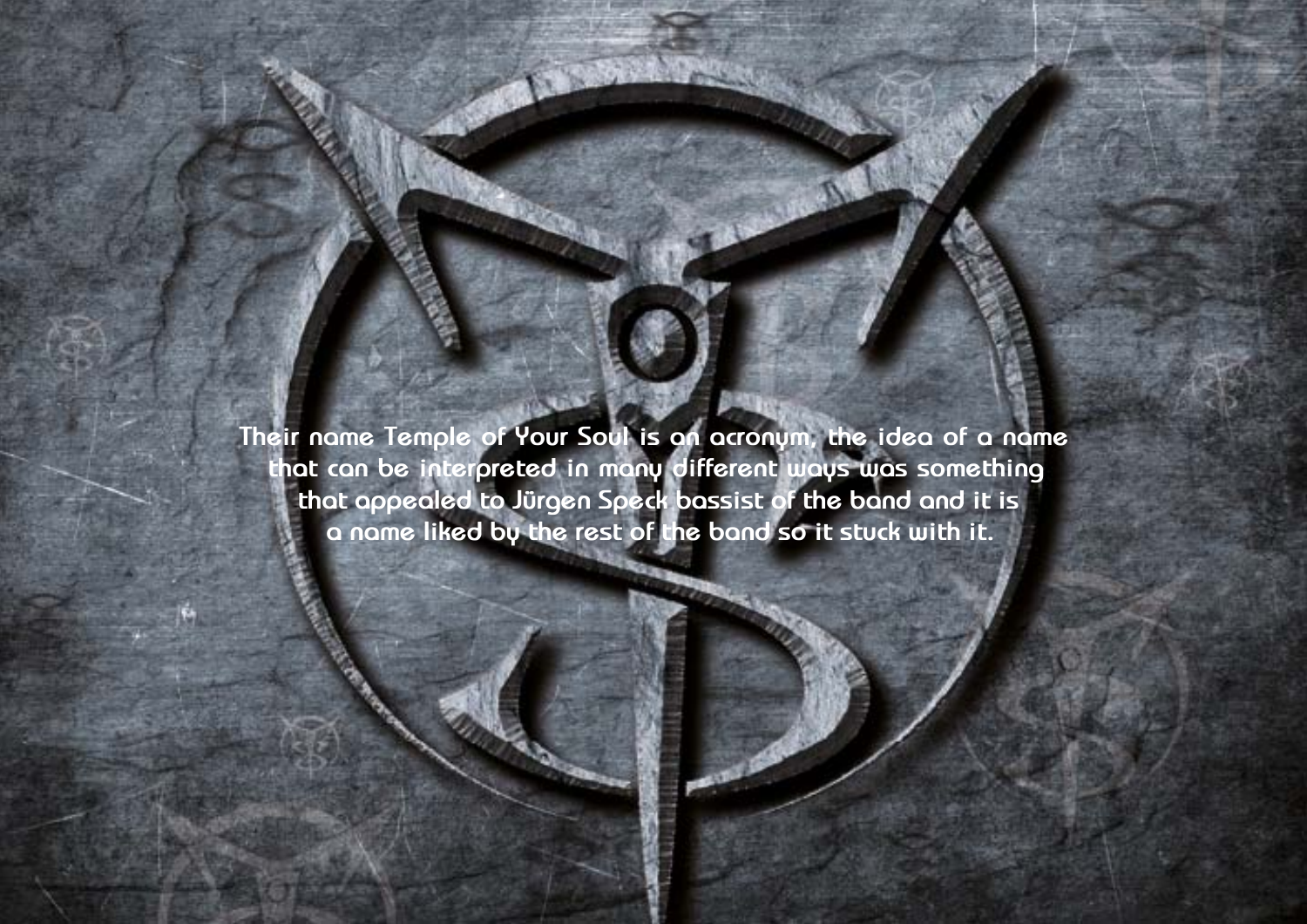

written by daniel källmalm photos: toys press photos published on 8/2-2012

Apart from the story of the name, the story of the band whose name we shorten to TOYS starts in 2006. Four months later they begin playing live and suffered

some line up changes before finding a line up with guitarist Dirk and singer Jeanette, a formation in which they wrote many songs which they presented to their fans by playing them live. They decided to record a demo which during recording grew to decided to record an album and with

some luck they got in contact with label Metalville who decided to pick the band up and help them with promotion all over Europe. Something that led to Hallowed getting the CD and an interest in the band, Jürgen Speck of the band was good enough to answer some of our questions.

As TOYS is a new band to the scene it is always interesting to get to know them a little better, so what does inspire an up and coming band today? According to Jürgen that is a difficult question to answer as inspirations come and go and differ from member to member.

- Lini loves musicals but also Iron Maiden, Olli enjoys electronic music, Dirk likes AC/DC and a lot of modern stuff, Marcus is listening to Thrash but also more quiet music and I love Dream Theater, Queensrÿche, Fates Warning but also Crossover and modern metal stuff.

Inspiration is one thing, the most interesting things in the process leading up to the debut album "For All" for all has according to Jürgen been a few things like finding a new singer, writing songs, the debate of whose buying the best coffee and the time in the studio. Of course there are